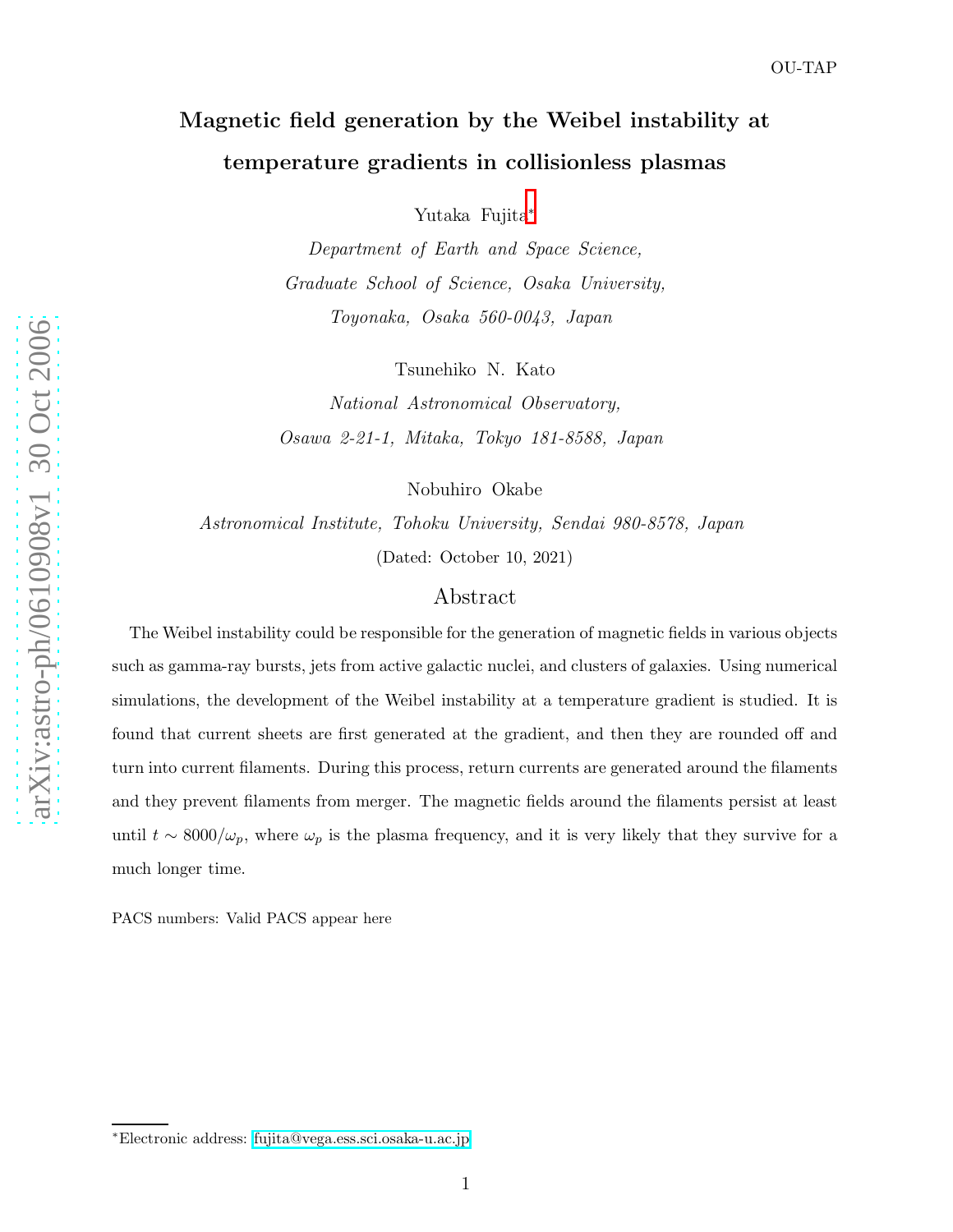### I. INTRODUCTION

The question of the origin of magnetic fields in the Universe is one of the most challenging problems in modern astrophysics. One of the fascinating ideas is that the fields are generated by the Weibel instability, a plasma instability in a collisionless plasma [\[1](#page-11-0)]. This instability is driven by the anisotropy of the particle velocity distribution function (PDF) of plasma. When the PDF is anisotropic, currents and then magnetic fields are generated in the plasma so that the plasma particles are deflected and the PDF becomes isotropic [\[2](#page-11-1)]. Through this process, the free energy attributed to the PDF anisotropy is transferred to magnetic field energy. This instability does not need seed magnetic fields. It can be saturated only by nonlinear effects, and thus the magnetic fields can be amplified to very high values. In particular, the generation of magnetic fields at shocks through the instability has been studied by many authors, because the PDF is anisotropic at shocks [\[2,](#page-11-1) [3,](#page-11-2) [4,](#page-11-3) [5,](#page-11-4) [6,](#page-11-5) [7,](#page-11-6) [8,](#page-11-7) [9\]](#page-11-8).

However, the magnetic fields generated by the Weibel instability at a shock may not survive for a long time. At a shock, current filaments are created and magnetic fields are generated around them [\[5,](#page-11-4) [7\]](#page-11-6). As the filaments merge together by the magnetic force between them, the magnetic field strength increases [\[7](#page-11-6), [10](#page-11-9)]. However, the magnetic field should be saturated when the current strength reaches the Alfvén current  $[11]$ , which is the maximum current allowed by the self-generated magnetic field  $[12]$ . The Alfv $\acute{e}$ n current is given by

$$
I_{\mathcal{A}} = (mc^3/q)\gamma\beta\,,\tag{1}
$$

where m and q are the mass and charge of a particle, respectively,  $\beta$  is the mean velocity of particles normalized by the speed of light c, and  $\gamma = 1/\sqrt{1-\beta^2}$ . After the saturation, magnetic field strength,  $B$ , would decrease as the filament size  $r$  increases through mergers, because  $B \propto I_A/r$  and  $I_A$  is constant, although current numerical simulations cannot fully deal with this phase because of the limitation of the simulation box size. The timescale of the filament mergers before the saturation is  $\sim 10 \,\omega_p^{-1}$  $_p^{-1}$ , where  $\omega_p$  is the plasma frequency [\[10](#page-11-9)]. If the timescale after the saturation is the same as that before the saturation, the magnetic fields would rapidly fade away.

Another site where the Weibel instability could be effective is temperature gradients, where the PDF is also anisotropic [\[13](#page-11-12)]. One example of such temperature gradients is cold fronts observed in clusters of galaxies [\[13](#page-11-12), [14](#page-11-13)]. In this paper, we present the results of numerical simulations of electron-positron plasma performed to investigate the long-term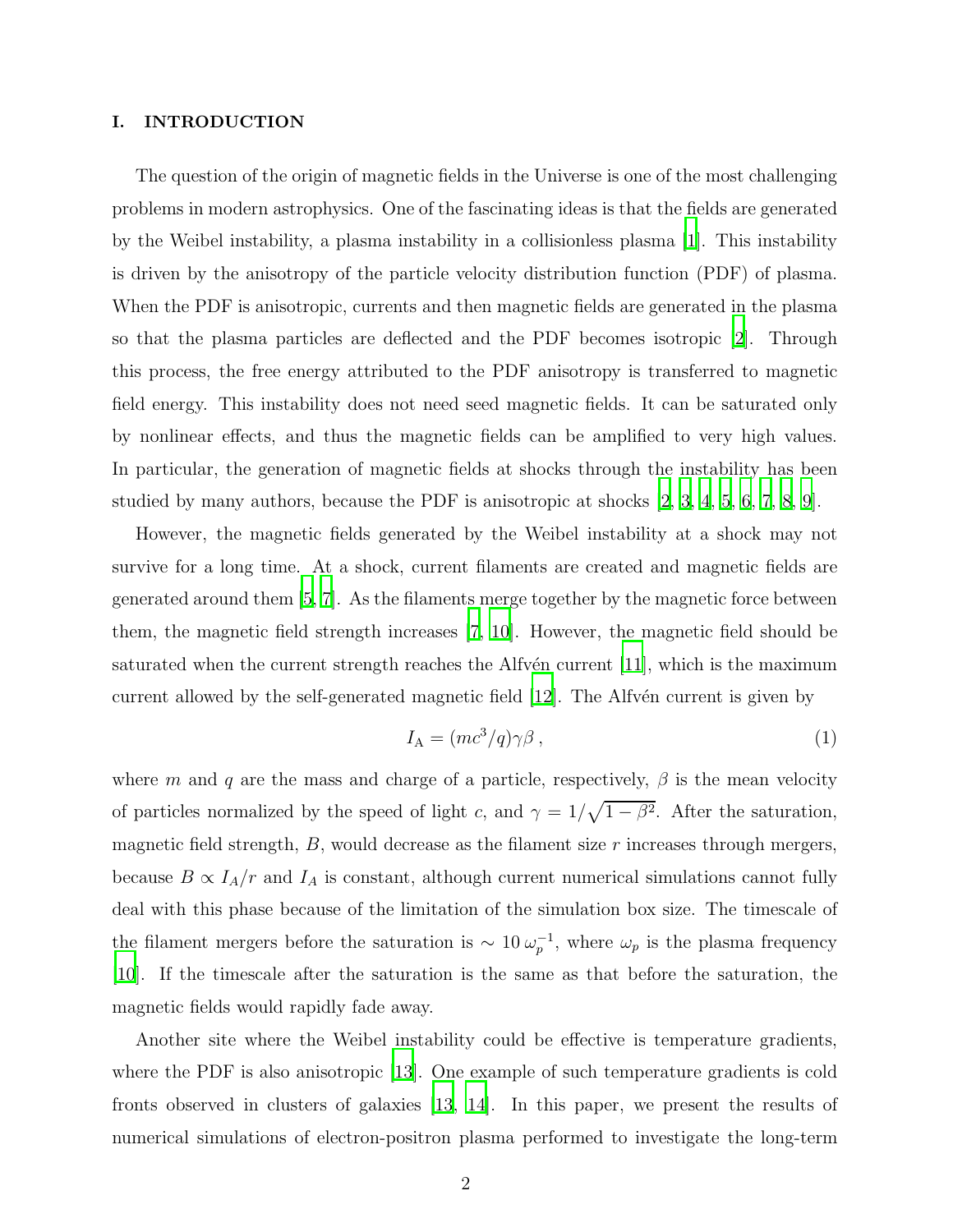evolution of the Weibel instability at a temperature gradient. We emphasize that in our simulations, Coulomb collisions are ineffective (collisionless plasma), which is different from the assumption of Ref. [\[13\]](#page-11-12).

## II. MODELS

We performed numerical simulations of an electron-positron plasma at a temperature gradient. The simulation code used is a relativistic, electromagnetic, particle-in-cell code with two spatial and three velocity dimensions, which was developed based on a general description by Ref. [\[15\]](#page-11-14). The code is a momentum conserving code. Using the code, we solve the Maxwell equations (in Gaussian units):

$$
\frac{1}{c}\frac{\partial E}{\partial t} = \nabla \times \boldsymbol{B} - \frac{4\pi}{c}\boldsymbol{J},\qquad(2)
$$

$$
\frac{1}{c}\frac{\partial \mathbf{B}}{\partial t} = -\nabla \times \mathbf{E} \,,\tag{3}
$$

$$
\nabla \cdot \boldsymbol{E} = 4\pi \rho \,, \qquad \nabla \cdot \boldsymbol{B} = 0 \,, \tag{4}
$$

where E is the magnetic field, B is the magnetic field, J is the current density, and  $\rho$  is the charge density. We also solve the equation of motion for each particle:

$$
\frac{d\mathbf{p}}{dt} = q\left(\mathbf{E} + \frac{\mathbf{p} \times \mathbf{B}}{\gamma m_e c}\right) ,\qquad (5)
$$

where  $p$  is the momentum of a particle, and  $m_e$  is the electron mass. The simulations are performed on a  $1024 \times 512$  grid (the axes are labeled as x and y, respectively) with a total of 20 million particles. Temporal and spatial scales in the simulations are normalized to the inverse electron plasma frequency  $\omega_p^{-1} = (4\pi n_{e0}e^2/m_e)^{-1/2}$  and the collisionless skin depth  $\lambda_e = c/\omega_p$ , where  $n_{e0}$  is the average initial electron or positron density,  $-e$  is the electron charge, and  $c$  is the speed of light, which is the unit of velocity in our simulation code. The units of mass and charge are the electron mass  $m_e$  and the absolute value of the electron charge e, respectively. In these normalized units, the box size is  $160 \times 80$ . For electromagnetic fields, we adopt a periodic boundary condition. For the  $x$  direction, we set walls at  $x = 20$  and 140. The regions,  $0 < x < 20$  and  $140 < x < 160$  are used for Joule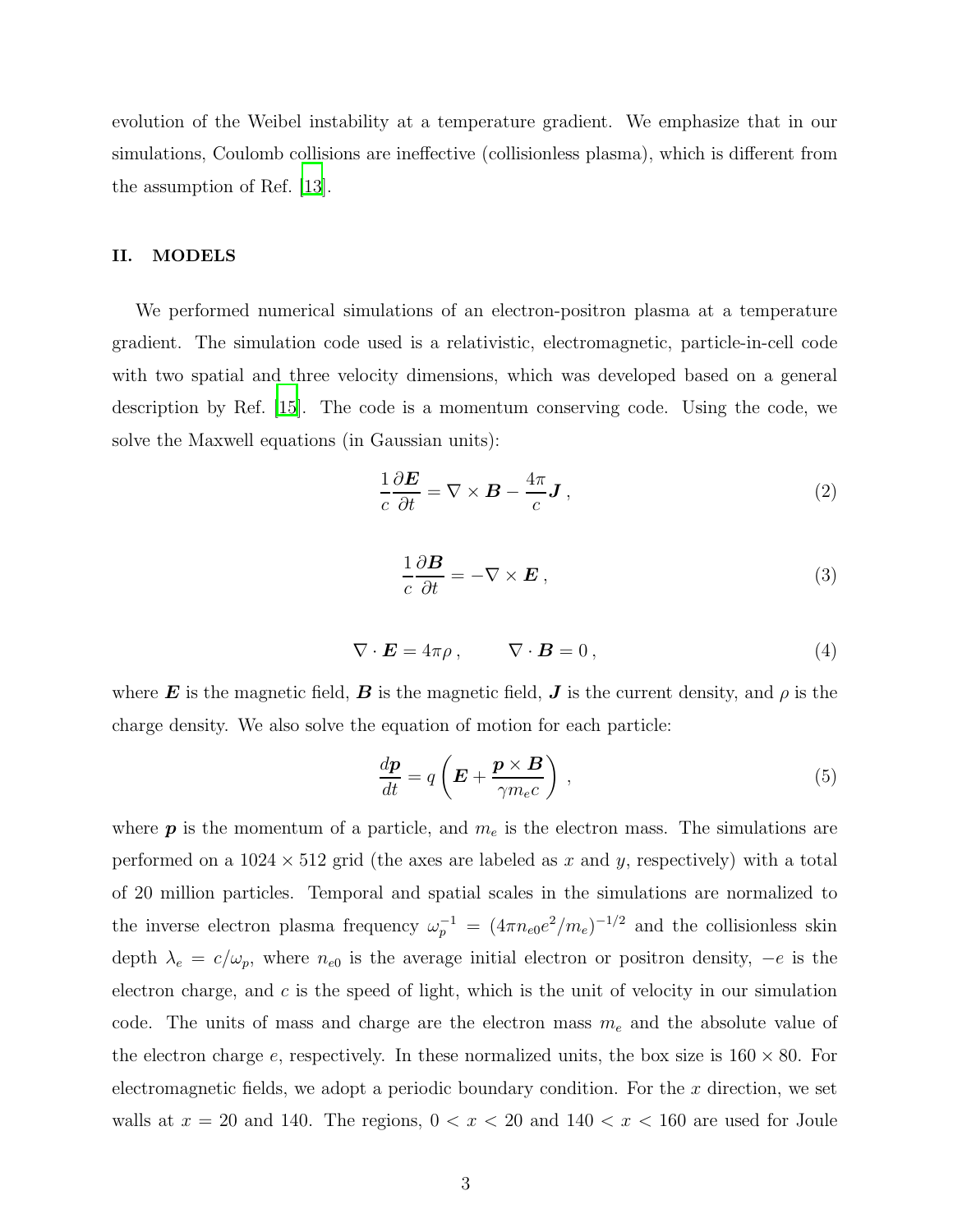dissipation of electromagnetic waves so that electromagnetic waves do not enter from the other side.

For particles, we adopt a periodic boundary condition for the y direction. On the other hand, for the x direction, we adopt reflection boundary conditions with 'heat walls'. Particles that hit the wall at  $x = 20$  have a thermal velocity of  $\sigma_L = 0.1$ . That is, the reflected particles have the Maxwellian velocity distribution with the deviation of 0.1. At the wall of  $x \approx 140$ , reflected particles have the one with the deviation of  $\sigma_R = 0.5$ . For the right wall, we randomly choose the reflection point in  $137 < x < 140$  to avoid the formation of artificial structures in the plasma at the wall. Because of these boundary conditions, the total energy of the system does not conserve.

Initially, the plasma in the simulation box has no magnetic fields and is 'isobaric', that is, the square of the thermal velocity ('temperature') times the density is constant. At the left  $(x = 20)$  and right  $(x = 140)$  boundaries, the plasma has thermal velocities of  $\sigma_L = 0.1$  and  $\sigma_R = 0.5$ , respectively. For  $20 < x < 140$ , the temperature changes linearly as x increases. Thus, the density on the left side is higher.

It is to be noted that in another simulation we have calculated the plasma evolution when two plasmas with different temperatures but with the same pressure are bordered at  $x = 80$ . The results are qualitatively the same as those shown below.

#### III. RESULTS

Fig. [1](#page-4-0) shows the evolution of the magnetic energy,  $W_B$ , in units of the total energy in the box at  $t = 0$  (the sum of the kinetic energies of all particles). For comparison, the total particle energy,  $E_P$ , is shown. The total particle energy decreases because of the cooling at the left wall as well as the generation of magnetic fields.

The magnetic energy rapidly increases at  $t \lesssim 400$ . Because of the initial density gradient, particles as a whole move in the right direction. In particlar, those with large velocities move fast. Thus, on the frame moving with these particles, the effective temperature of the particles is smaller in the x-direction than those of the other directions, which develops the Weibel instability. This initial stage of the instability will be studied in detail elsewhere. Fig. [2](#page-4-1) shows the current density in the z-direction  $(J_z)$  at  $t = 400$ . Current sheets are seen at  $x \lesssim 80$ . Strong magnetic fields are formed around these current sheets. For  $x \gtrsim 80$ ,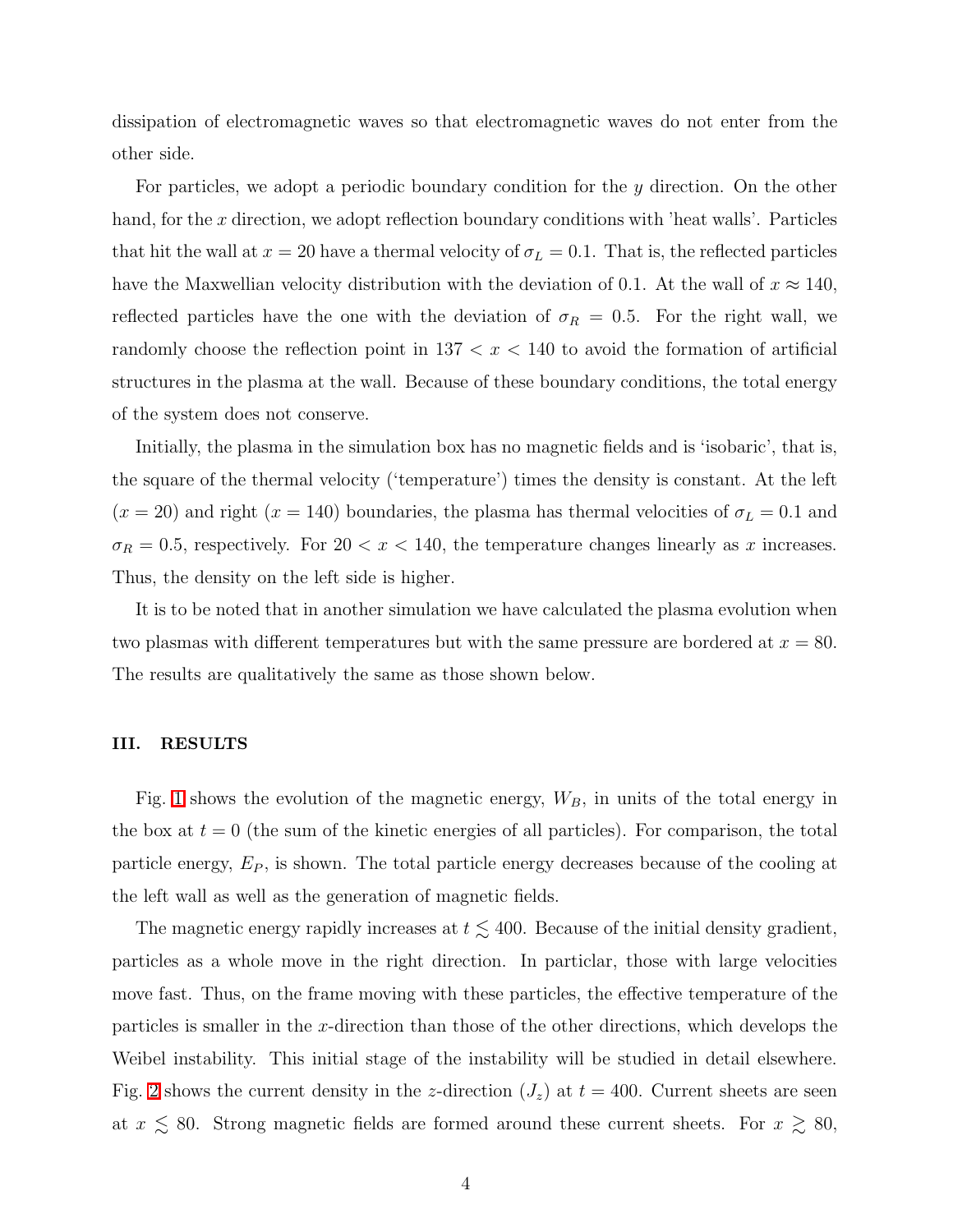

<span id="page-4-0"></span>FIG. 1: The evolution of the magnetic energy  $(W_B:$  solid) and the total particle energy  $(E_P:$ dotted) in units of the total energy in the box at  $t = 0$ .



<span id="page-4-1"></span>FIG. 2: (Color online). The current density in the z-direction  $(J_z)$  at  $t = 400$  in units of  $n_{e0}$  ec.

sheets are still developing. On the other hand, the current density in the x-direction  $(J_x)$  is much weaker than  $J_z$  and does not contribute to the formation of magnetic fields.

Note that contrary to the Weibel instability at the temperature gradient, current sheets are not created at shocks. While the thermal velocity of particles is larger in the 'directions' perpendicular to the temperature gradient in the calculation presented here, it is larger in the 'direction' of the shock normal at a shock front [\[2](#page-11-1)]. This is the reason why only current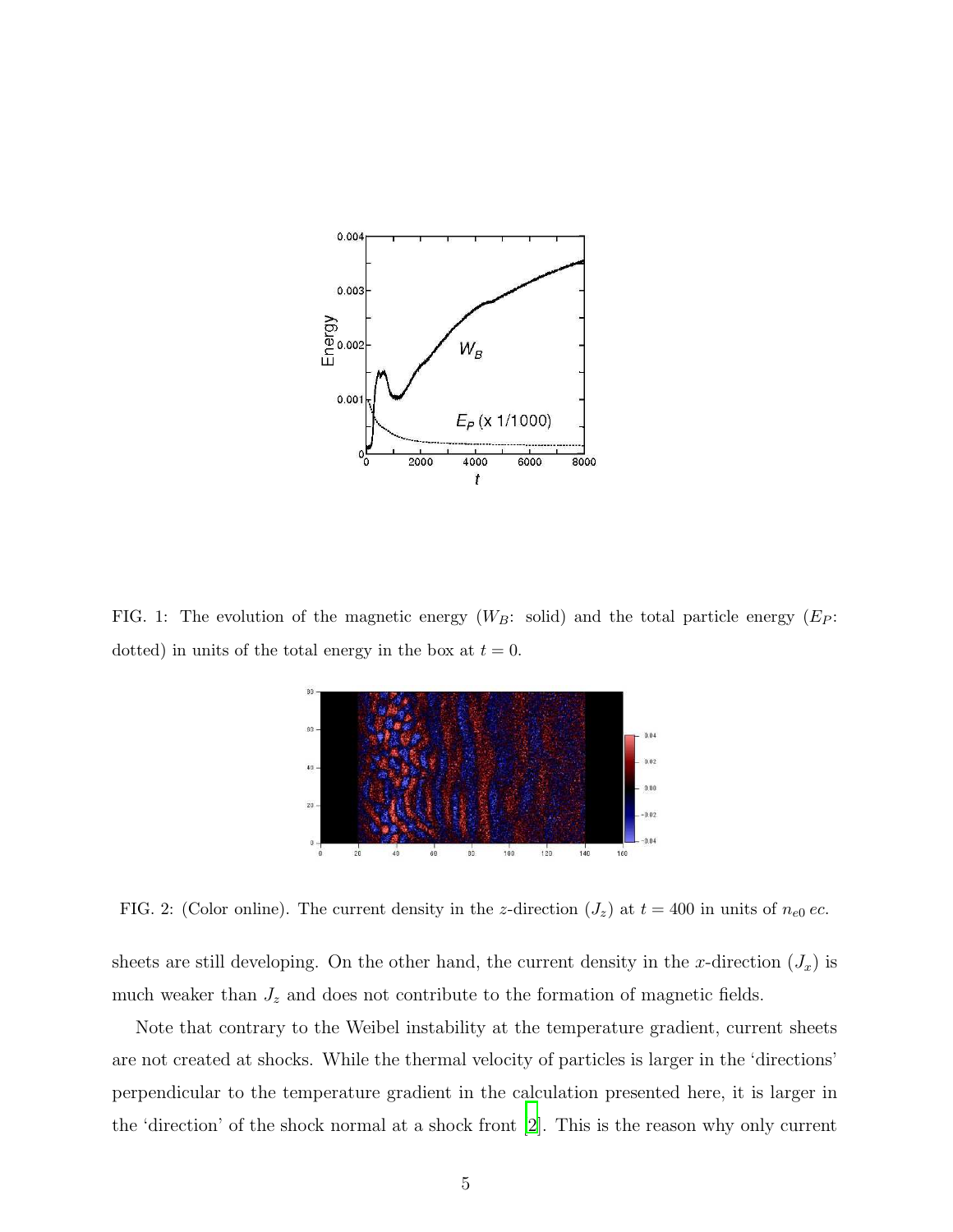

<span id="page-5-0"></span>FIG. 3: The same as Fig. [2](#page-4-1) but for  $t = 5000$ .

sheets (two-dimensional structures) are generated in the former. In the latter, only current filaments are formed in the direction of the shock normal.

At  $t \sim 400$ ,  $W_B$  reaches its local maximum. We found that the thickness of individual current sheets at  $x \lesssim 60$  in Fig. [2](#page-4-1) is comparable to the gyroradius of particles. Note that for current filaments, if the radius of the individual filaments is comparable to the gyroradius of particles, the current strength is to be the Alfvén current  $[11]$ . It has been shown that the magnetic field strength should reach its maximum at that time [\[11](#page-11-10)].

At 650  $\lesssim t \lesssim 1100$ , the mixing of hot and cold plasmas proceeds, and  $W_B$  decreases. However, for  $t \ge 1100$ ,  $W_B$  starts increasing again. In this period, the current sheets are rounding and turning into 'filaments', because the sheets are unstable. Since the sheets are perpendicular to the temperature gradient, the filaments should also be perpendicular to that direction. In this process, the cross sections of the sheets decrease. The magnetic field strength around the filaments slowly increases through the rounding and shrinking. The increase of the magnetic fields produces electromotive forces around the filaments, which induce return currents around the filaments. The return currents are clearly seen around filaments at  $t \gtrsim 1500$  (Fig. [3\)](#page-5-0).

Since the return currents shield the magnetic fields outside the filaments, the magnetic force between the filaments is significantly reduced. At this stage, the filaments stop merging. While the filaments at large  $x$  do not evolve, the sheets continue to round at smaller  $x$ , and  $W_B$  gradually increases even at  $t \gtrsim 2000$  (Fig. [1\)](#page-4-0). Fig. [3](#page-5-0) also shows that current density is not uniform in a filament. The current density is small at the center of the filament and thus each filament appears to be 'a current tube'.

In Fig. [3,](#page-5-0) filaments are seen only at  $x \ge 80$ . The thermal velocity outside the filaments does not much depend on x and is  $\sim \sigma_L = 0.1$ . Particles with large velocities come from the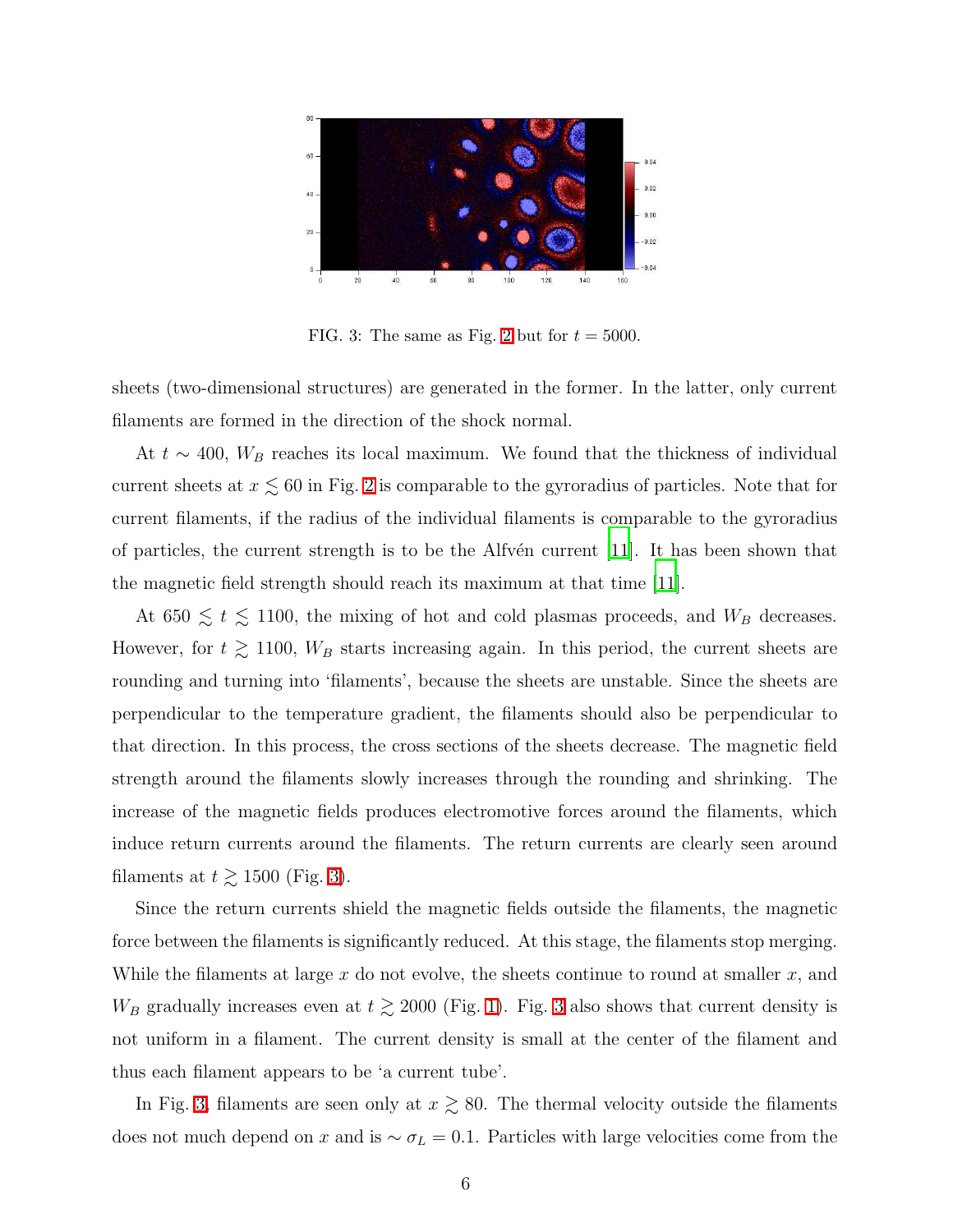

<span id="page-6-0"></span>FIG. 4: (Color online). The number density of electrons at  $t = 5000$  in units of  $n_{e0}$ .

right wall. However, the magnetic field around the filaments prevents those particles from moving to the left wall. Thus, the PDF anisotropy is larger at larger  $x$ , which is the reason that filaments develop at larger  $x$ .

In our simulations, the particles are merely reflected and redistributed thermally at the right and left walls; they are not uniformally fed into the system. In spite of this, the walls do not create artifacts. This may be because particles in low and high density regions bordered on the same wall are well-separated by magnetic fields and they are not mixed together. It would be interesting to compare the results here with those of the simulations in which particles are uniformally fed into the system.

### IV. DISCUSSION

We studied the structure of the stable filaments seen at  $x \geq 100$  in Fig. [3.](#page-5-0) In the filaments close to the right wall, the average drift velocity of particles in the z-direction is  $|\beta_{\rm in,z}| \sim 0.05$ , while their thermal velocity is  $\sigma_{\rm in} \sim 0.16$ . This means that the filaments are 'hot beams'. Figs. [4](#page-6-0) and [5](#page-7-0) show the number density and the kinetic energy density of particles at  $t = 5000$ , respectively. For the filaments at  $x \gtrsim 100$ , while the number density is small inside them, the kinetic energy density is almost the same between the inside and the outside of the filaments. Fig. [6](#page-7-1) shows the magnetic energy density  $(U_B)$ , and demonstrates that magnetic fields are generated only at the surfaces of the filaments. There is a relation of  $U_B = (1/2)(B/B_\star)^2$ , where  $B_\star = c\sqrt{4\pi n_{e0}m_e}$ . The magnetic field strength is determined so that the gyroradius of particles with the velocity of  $\sigma_{\rm in} \sim 0.16$  is comparable to the thickness of the current tubes. This magnetic field confines hot particles within the tubes.

Based on these facts, we can analyze the structure of the magnetic fields as follows. We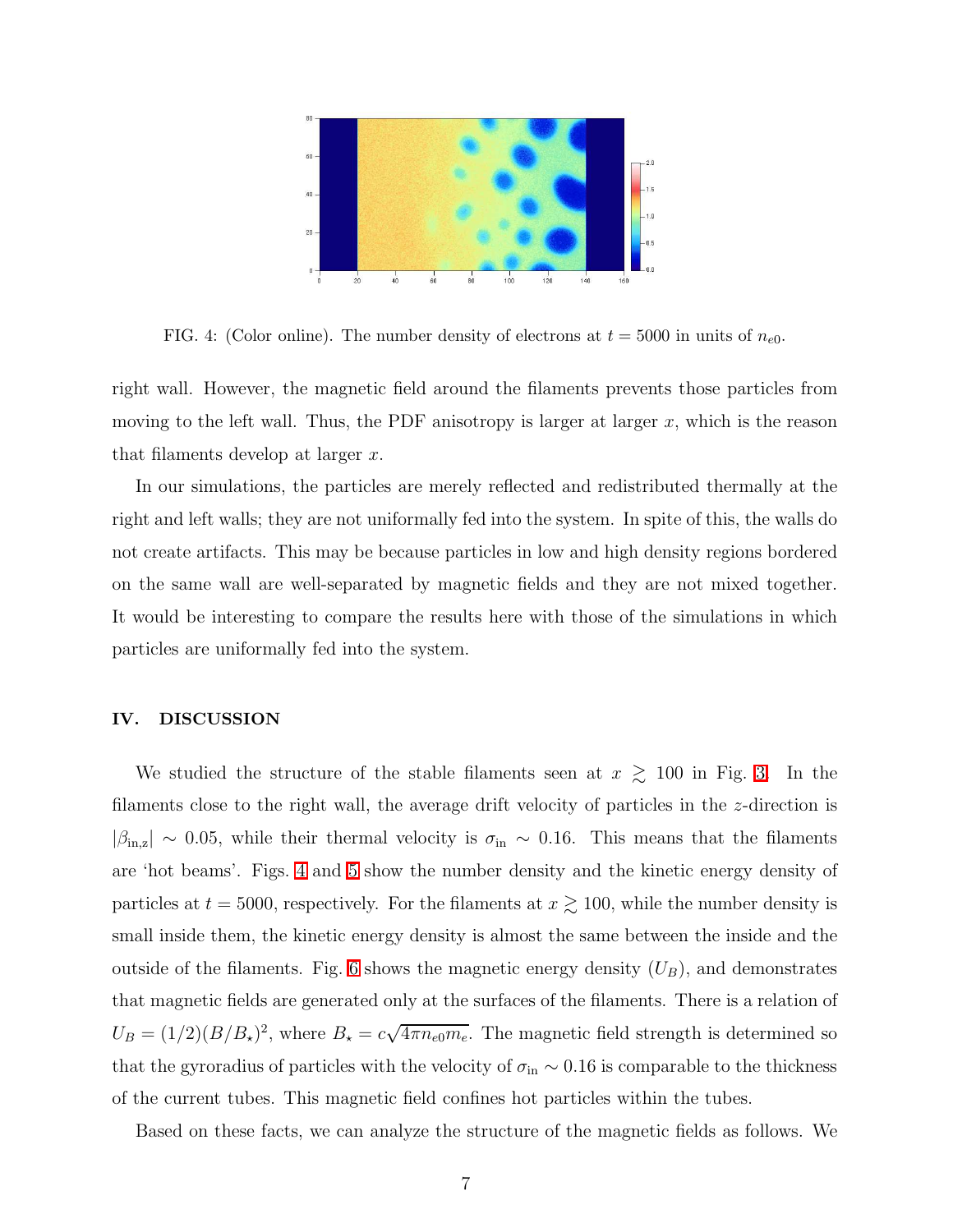

<span id="page-7-0"></span>FIG. 5: (Color online). The kinetic energy density of particles (electrons and positrons) at  $t = 5000$ in units of  $n_{e0}m_ec^2$ .



<span id="page-7-1"></span>FIG. 6: (Color online). The magnetic energy density,  $U_B$ , at  $t = 5000$  in units of  $n_{e0}m_ec^2$ .

use the Gaussian units here. We define 'thermal pressure' as

$$
P = 2n_e m_e \sigma^2 c^2 \,,\tag{6}
$$

<span id="page-7-2"></span>where  $n_e$  is the density, and  $\sigma$  is the thermal velocity of particles. The factor of two comes from the fact that there are electrons and positrons. Our simulations showed that the thermal velocities inside and outside a filament are  $\sigma_{\rm in} \lesssim \sigma_R$  and  $\sigma_{\rm out} \gtrsim \sigma_L$  ( $\sigma_{\rm in} \gtrsim \sigma_{\rm out}$ ), respectively. Fig. [5](#page-7-0) suggests that

$$
P_{\text{in}} \approx P_{\text{out}} \,,\tag{7}
$$

<span id="page-7-3"></span>where  $P_{\text{in}}$  and  $P_{\text{out}}$  are the thermal pressures inside and outside a filament, respectively. Equation [\(7\)](#page-7-2) means that

$$
n_{\rm in}\sigma_{\rm in}^2 \approx n_{\rm out}\sigma_{\rm out}^2\,,\tag{8}
$$

where  $n_{\text{in}}$  and  $n_{\text{out}}$  are the electron densities inside and outside a filament, respectively.

Since the gyroradius of particles inside a filament is comparable to the thickness of the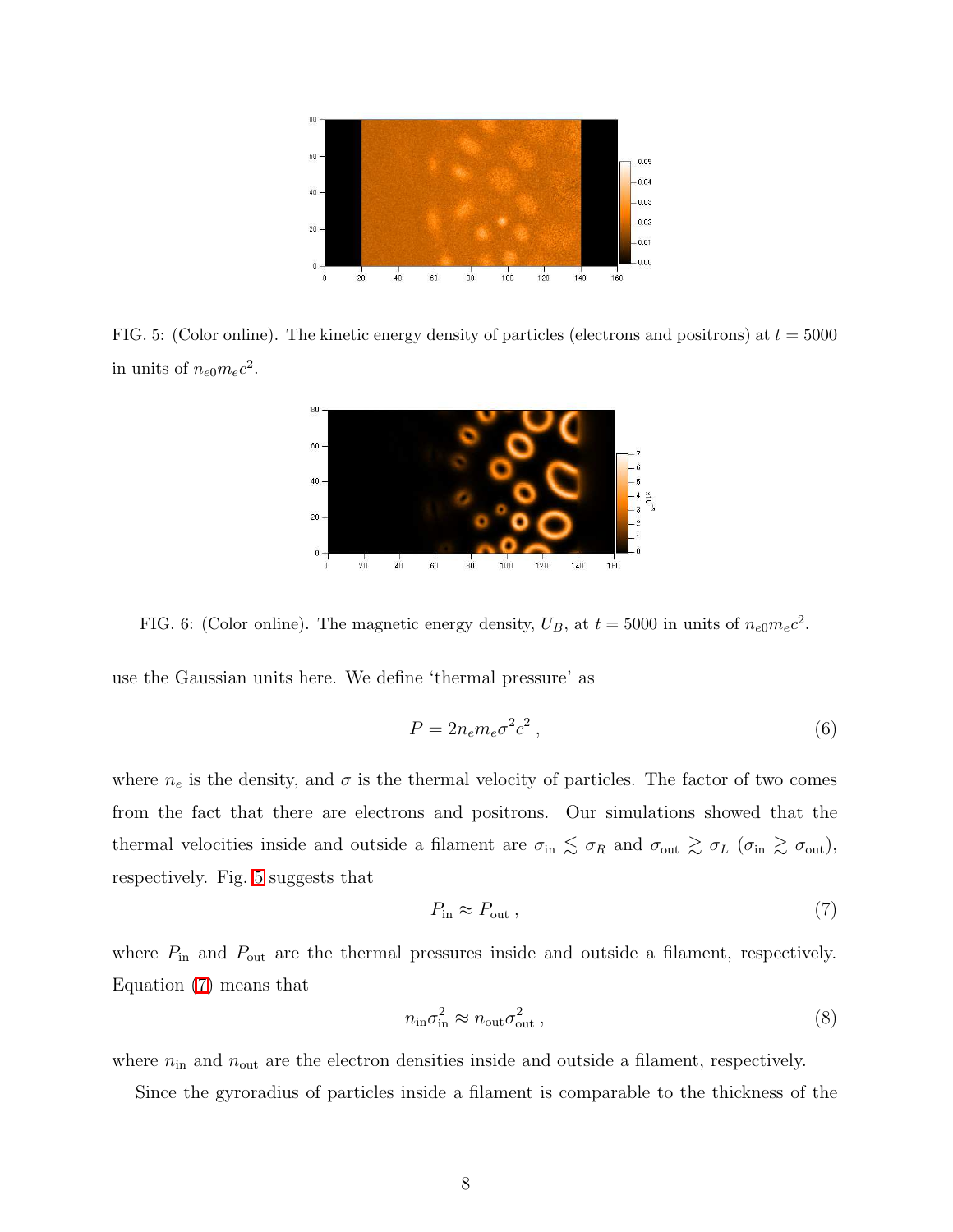current tube  $(\Delta)$ , the magnetic field strength is given by

<span id="page-8-0"></span>
$$
B \approx \eta \frac{m_e c^2 \sigma_{\rm in}}{\Delta e} \,,\tag{9}
$$

<span id="page-8-1"></span>where  $\eta$  is the ratio of the thickness to the gyroradius. On the other hand, the magnetic field strength is also given by  $B = 2I/(rc)$ , where I is the current in the filament, and r is the radius of the filament (or the tube). If we assume that the average drift velocity of particles in a filament is given by  $|\beta_{\text{in},z}| = \xi \sigma_{\text{in}}$ , the current is  $I = 4\pi n_{\text{in}} e \beta_{\text{in},z} c r \Delta$ . Thus, the magnetic field strength is

<span id="page-8-2"></span>
$$
B = 8\pi \xi n_{\rm in} e \sigma_{\rm in} \Delta \,. \tag{10}
$$

<span id="page-8-3"></span>Combining equations  $(8)$ ,  $(9)$ , and  $(10)$ , we obtain

$$
B \approx \sqrt{2\eta\xi} B_{\star}\sigma_{\text{out}}\,,\tag{11}
$$

and

$$
\Delta \approx \sqrt{\frac{\eta}{2\xi}} \lambda_e \frac{\sigma_{\text{in}}}{\sigma_{\text{out}}} \,. \tag{12}
$$

We used the relation  $n_{\text{out}} \approx n_{e0}$ . In our simulations, we observed  $\sigma_{\text{in}} = 0.16$ ,  $\sigma_{\text{out}} = 0.08$ , and  $\xi = 0.3$  for the filaments close to the right wall. For these values and  $\eta = 2$ , equations [\(11\)](#page-8-2) and [\(12\)](#page-8-3) predict that  $B/B_{\star} \approx 0.09$  and  $\Delta/\lambda_e \approx 4$ , which are consistent with the results of the simulations (Fig. [6\)](#page-7-1). The above equations alone cannot determine the radius of a filament  $r$ . It may depend on the initial conditions of plasma.

Although we finished the simulations at  $t \sim 8000$ , we expect that  $W_B$  continues to increase for  $t \gtrsim 8000$ , because of the rounding and shrinking of sheets at smaller x. On the other hand, the filaments at larger x will remain the same. Fig. [7](#page-9-0) shows the histogram of  $\gamma - 1$ (the kinetic energy of particles in the unit of  $m_ec^2$ ) at  $t = 8000$ . It shows that particles consist of those with the thermal velocity of  $\sim \sigma_L$  and those of  $\sim \sigma_R$ . A sign of particle acceleration cannot be found.

Our simulations are two-dimensional in space. Thus, we cannot deal with threedimensional deformations of current filaments, which might be caused by the Kink instability or filament mergers. However, for the mergers, if the time-scale of the formation of return currents is smaller than that of the mergers, the results presented here would not much change. For filaments that have not been shielded by return currents, it would take a longer time to merge together, because the filaments would not be aligned and the magnetic interaction among them would be weaker in a three-dimensional space. Thus, filament mergers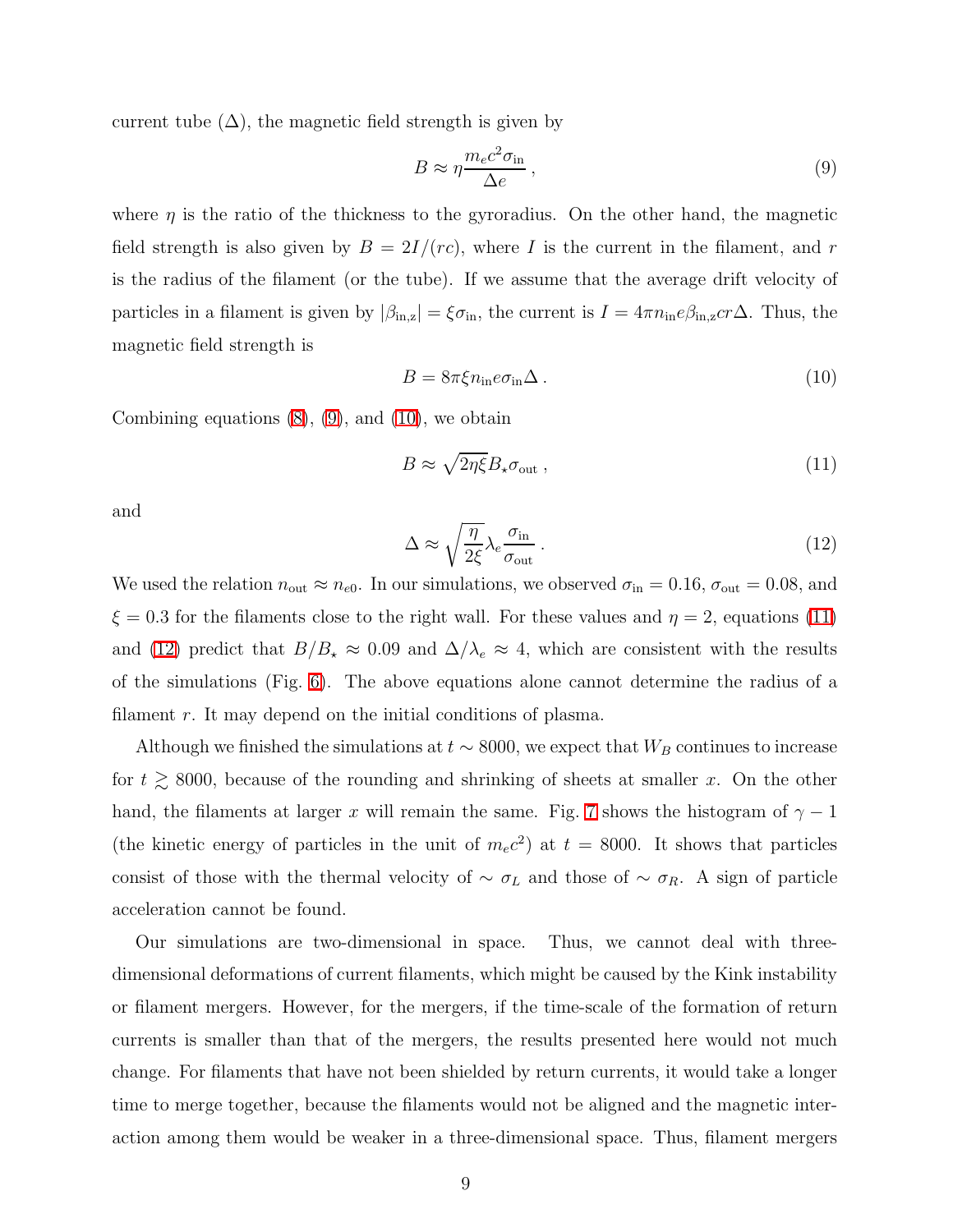

<span id="page-9-0"></span>FIG. 7: The histogram of  $\gamma - 1$  (the kinetic energy of particles in the unit of  $m_e c^2$ ) at  $t = 8000$ .

would be further prohibited. On the other hand, while our simulations are two-dimensional in space, they are three-dimensional in velocity space. Therefore, the resultant velocity distribution of particles would not be much different from that in full three-dimensional simulations.

We have shown that magnetic fields generated at a temperature gradient could survive as long as the gradient exists. The essence is the generation of current sheets, which later round and turn into filaments. Return currents created in this process shield the filaments and prevent them from mergers. It would be interesting to study this instability for electronproton plasma. Assuming that protons and electrons have the same temperature, thermal velocity of the protons is smaller than that of the electrons by a factor of  $\sqrt{m_e/m_p}$ , where  $m_p$  is the proton mass. Since  $B_{\star}$  for protons is larger than that for electrons by a factor of  $\sqrt{m_p/m_e}$ , the resultant magnetic fields would not be much different from that for electronpositron plasma (see Eq.  $|11|$ ), although it must be confirmed by numerical simulations. It would also be interesting to apply the results to actual objects in the Universe, such as gamma-ray bursts, supernova remnants, and clusters of galaxies. However, the temperature gradients in them are much smaller than that studied in this paper, which might make some difference. Moreover, the coherent scale of the magnetic fields generated by the Weibel instability is much smaller than astrophysical scales. Thus, some mechanisms that increase the scale would be required [\[8](#page-11-7)]. In the future, we would like to challenge these problems.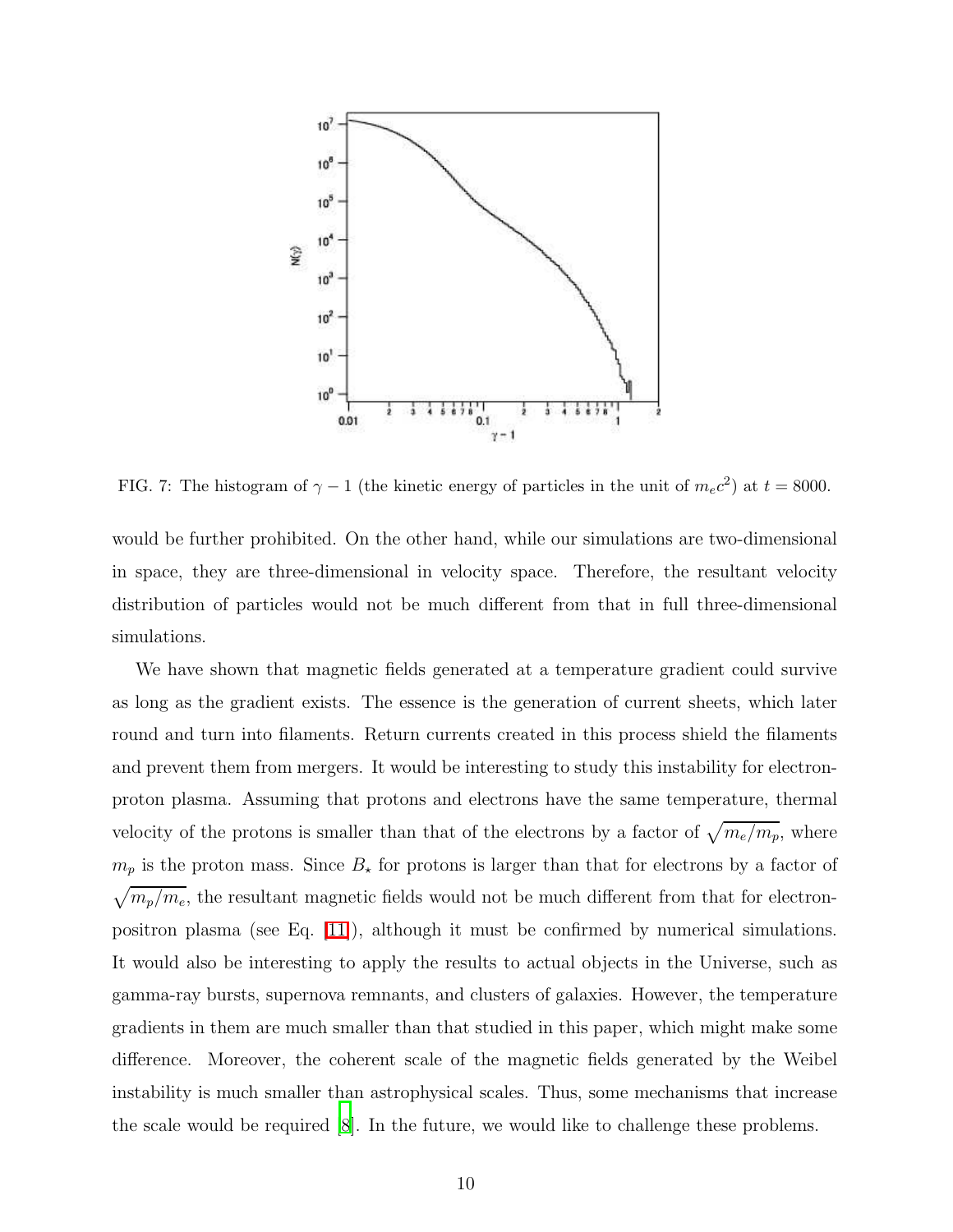# Acknowledgments

Y. F. is supported in part by a Grant-in-Aid from the Ministry of Education, Culture, Sports, Science, and Technology of Japan (17740182).